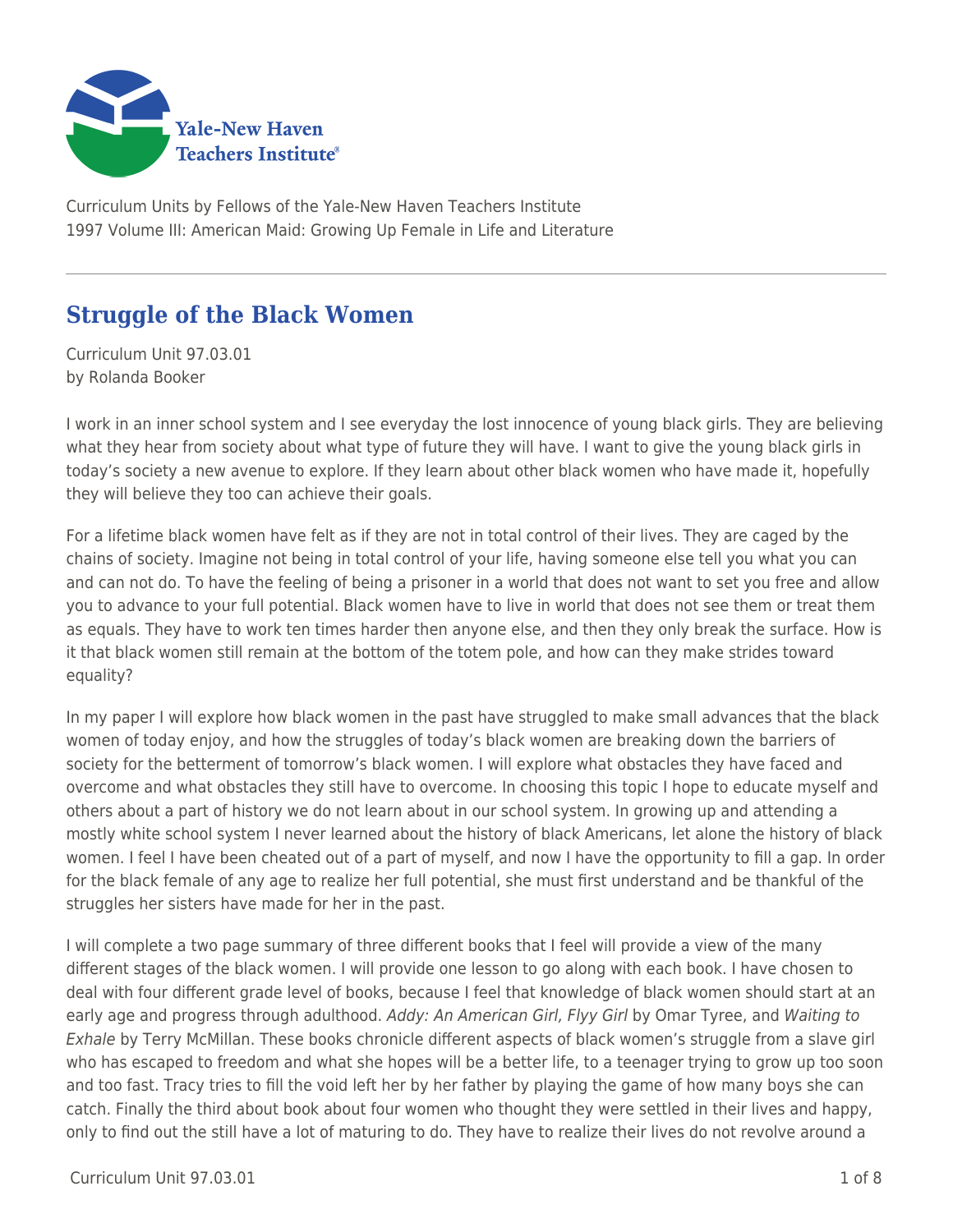man.

I will compare the three books' likenesses and differences. I will provide a survey for the students to fill out, regarding their opinions of the books and any items they felt should have been addressed in the lessons. The books may seem a bit adult for middle and high school, but I felt the books I have chosen are related to the situations students face in today's society. In the books the female characters realize the path they are taking is not a path that is going to benefit their life. If young women and men can see there is a better way to live their lives, maybe they too will decide to change their path.

Society thinks more of black men then they do of black women. A prime example of this is during the fifties and the sixties it was the black women who once again had to hold the family together. The black man was feeling down on himself,because of his situation, not being able to get a good job and support his family like he thinks he should. It is left up to the black women to get employment as maids and laundress, because in some instances it was easier for a black women to obtain a service job.

Most young black girls did not have the companionship of their mothers. These black women held jobs as cooks or picking cotton for about four dollars a day. Sometimes they had to bring their children with them, but it was never expected for a black man to carry a child with him to work. If they had a babysitter, which was often a relative they did not get to spend a lot of time with their children.

The television show I'll Fly Away was a good example of the struggle the black women had t go through to make a living. The main character was a black women named Lily. Lily was maid for a white family. Every day she would report to her white children and get them ready for school. She fixes breakfast and pack lunches and makes sure they are prepared to go to school on time. While at Lily's house she has to rely on her father to get her daughter ready for school.

Lily cleans the house and prepares the evening meal while the children are at school. Lily spends more time with her "white" children then she does with her own daughter. At the end of the day Lily goes home to once again do the chores of the house, but this time it is her own house. When she arrives it is dark and she is tired, but she knows her work is not done. Lily gets her house in order and spends time with her daughter before it is time for her to go to bed. Finishing up with the housework she goes to bed knowing she will have to do the same thing in the morning.

Lily, like many black women in the fifties and sixties, is making a living by working in service oriented jobs to take care of the family. Black women were not educated like some black men and had very limited skills.

Just as in today's society with families who have both parents working it is still seen as the women job to take care of the children and the house. The role of the black women is very similar to the role of the past. Just as the black women in the past have overcome obstacles, they black women of the present are overcoming the obstacles placed in her way.

In this time there are many examples of how black women are overshadowed by black men. It was not only black men that organized the civil rights movement, countless black women also suffered and sacrificed.

When Rosa Parks refused to give up her seat in the front of bus, she was put in jail. Her refusing to give up her seat, would have made news, but it a black male figure who was respected to gather forces and make it even bigger news. It took Dr. King to create an organization to start the civil rights movement, to where it was a t national attention. Black women even had to take a back seat in the movement, because society barely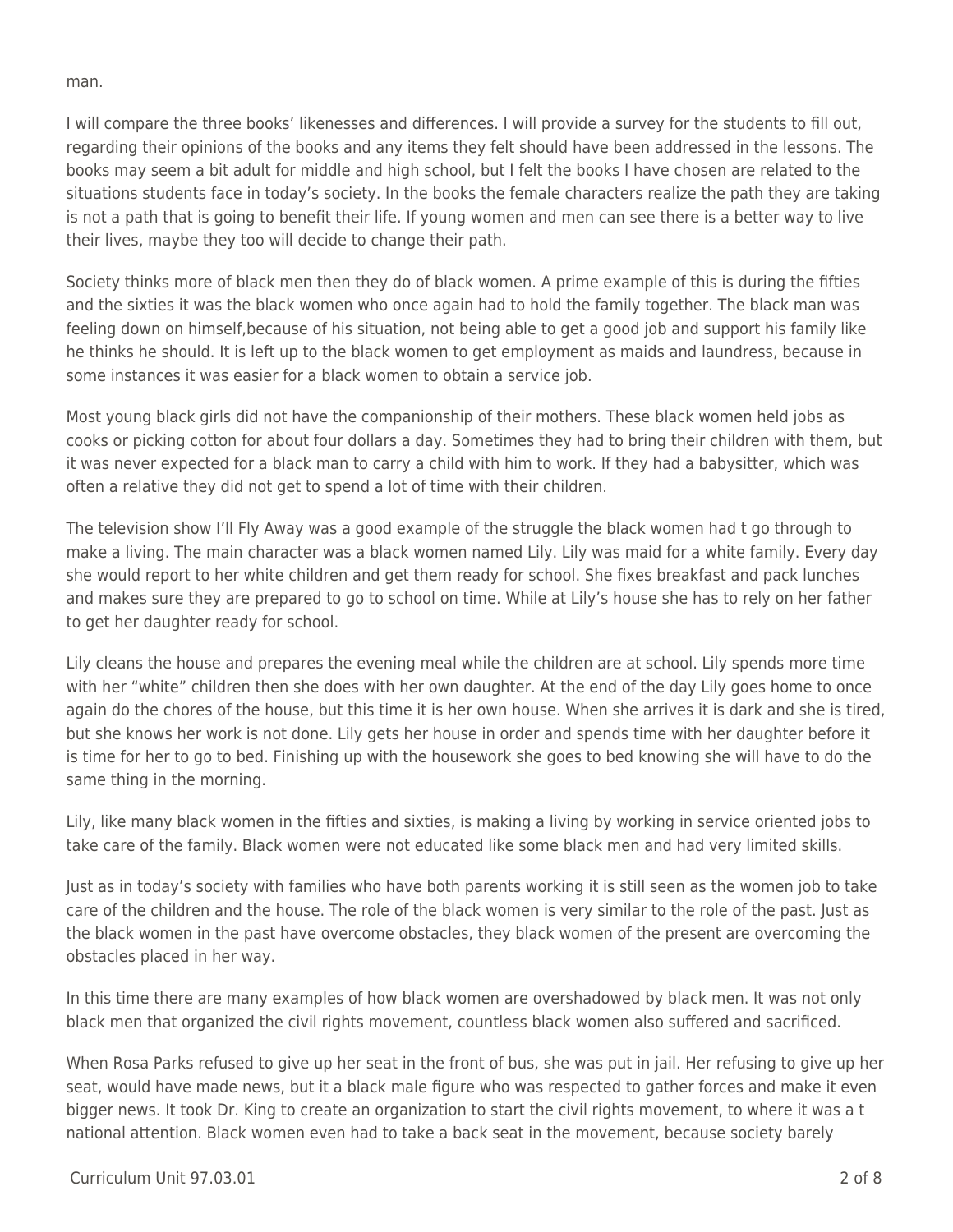listened to the black men involved. In fact although the men received the credit for starting the movement it was the unsung black women who played a major role in starting the movement. Looking back in the past at Harriet Tubmen, she set things in motion by risking her life to free slaves, and for a long time it was thought she was man, because a women was not smart enough to pull it off,especially a black women. Barbara Jordan no one thought she would become a senator. Black women were not thought to be smart enough to know anything about politics and how to run a state. She proved all wrong, and went on to have a very successful career.

In today's society black women are portrayed as welfare mothers who have a lot of children out of wed lock. They are portrayed as lazy, man loving, young mothers, who do not care about themselves as much as they care about the men in their lives. In fact if society took a good look they would realize that most of what they see is propaganda that benefits the ruling class of America. In fact black women are very successful in their own right. They are true professionals with high self-esteem and the will to survive. Studies show a increasing number of black women are attending higher learning institute, and obtaining degrees. Black women today are entering the work force at a higher number then black men in most states. They are becoming better educated then black men, and being employed in top positions.

They are overcoming the stereotypes which have been placed upon them, by starting their own businesses and getting positions in top level management with top level companies. They are no longer satisfied with the minimum wage jobs and having to rely on the black man to support her as they had done so many years in the past. They now are the bread winners in the family. Having to face the reality of being a single working mother, the black women has taken on the challenge and is beating the odds. Black women are trying to break the cycle of settling for whatever they are offered. They do not want their daughters to go through the pain and struggle they had to face. The pain of having to work two or more jobs just to make ends meet, or of having to suffer through the many years of abuse handed out by men.

Black women are becoming a force to reckon with, they are they standing up and demanding to be respected and treated with dignity. In the future it is thought that black women will surpass black men in all areas of society, including education, professional, and financially.

# **Addy**

Addy is a young black girl who has recently escaped with her mother from a plantation in the south. Weeks before her escape her father and brother were sold to another plantation owner, and they left her baby sister behind with her aunt and uncle. Addy is a very smart and very mature girl who only wants one thing for her family to be be together again in the free land of the north. Addy and her mother reach free ground safely and and with the feeling of bittersweet happiness, ready to start their lives as free people. The only thing that is missing is the rest of her family, because they are still slaves on plantations. Addy and her mother settle in Philadelphia ready to start their new lives. Addy is very happy about beginning her new life, because she knows her life will be better in Philadelphia. Soon after her mother finds a jobs working in a dress shop for Ms. Ford. They live in a room above the dress shop that Ms. Ford. has given them.

Addy is excited about the new things that are to come. Through the church Addy meets a girl named Sarah and they become very good friends. Sarah shows Addy around Philadelphia and introduces her to all her friends. Addy starts school and she is thrilled beyond belief, she will have a chance to learn to read and write.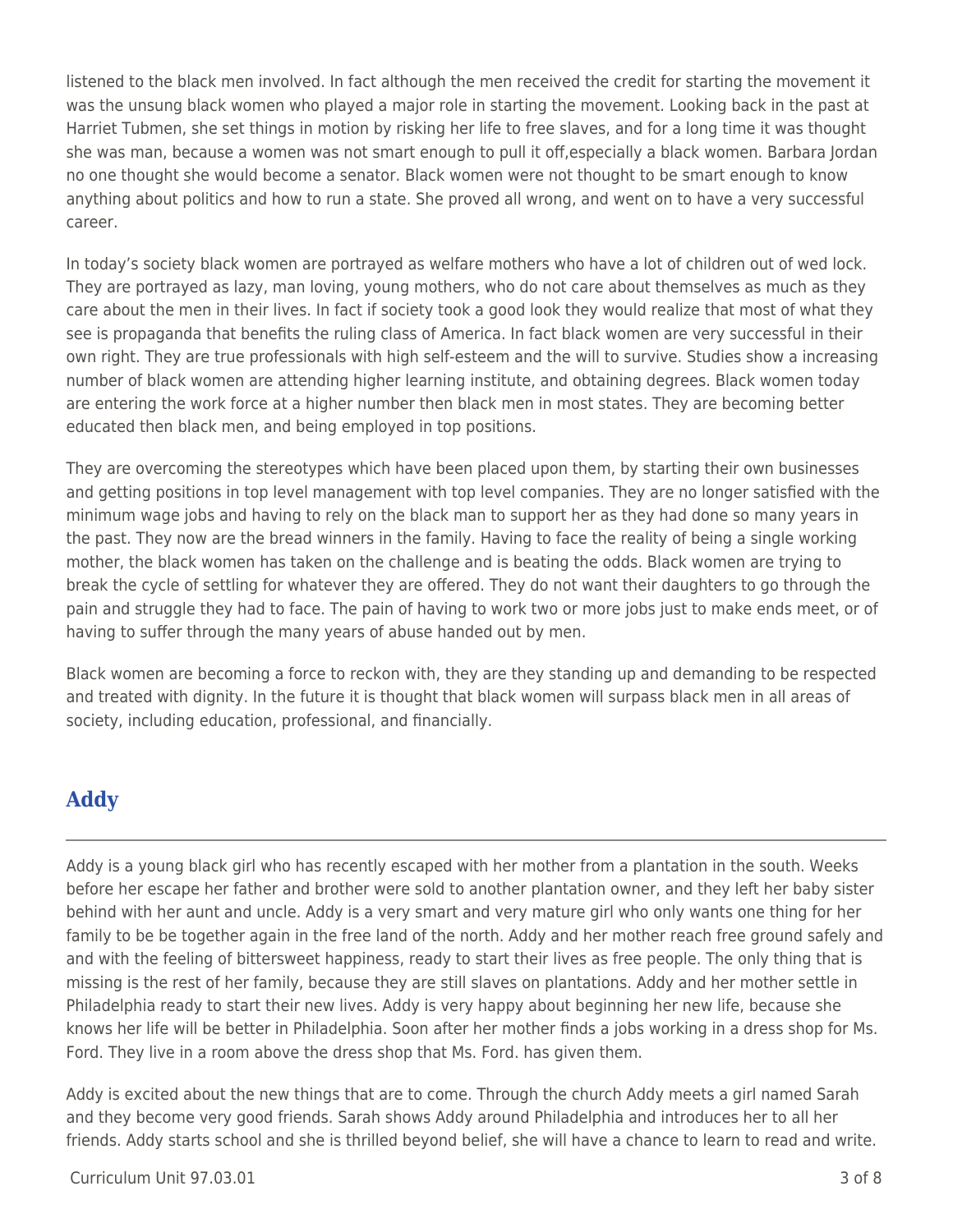Addy loves going to school and she loves her teacher, but the one thing that does not please Addy is the girl everyone hates, Harriet. Harriet is very smart, popular and her family is wealthy. Addy is jealous of Harriet because Harriet has the life Addy thought she should have when she arrived in Philadelphia. Although Addy does not like Harriet she wants to be her friend, because she is the popular one with all the friends, and Addy wants to be a Harriet clone. The only problem is Addy can not be friends with both Harriet and Sarah, because Sarah does not approve of the things Harriet does. Addy's dilemma makes her find the meaning of true friendship.

Although Addy and her mother have a better life then on the plantation, they feel it could be better. Addy's mother does not make much money working in the dress shop, but the one thing she has a lot to give her daughter is love. Addy quickly learns to read and write. Now she is able to help find the rest of her family. Her mother and her are reunited with her father. The three of them set out to find the whereabout of the rest of their family. Addy is a big help, because she is able to read information sent out by the organization on run away slaves. She also writes letter to the same organizations to give information on what her brother, sister, and aunt and uncle look like and their last whereabout.

Addy's brother is reunited with the family, when they spot him in a parade honoring the soldiers who fought in the war. In the war he lost his arm, but it doesn't matter to him because he is alive and with his family on free soil. The only piece that was missing now is their sister and aunt and uncle. Time had passed and they heard bits and pieces about description that sounded liked them, but nothing ever came out of it. One day Addy's mother was in the church and saw an old lady and a child. She thought it couldn't be, but it was her daughter and her sister. They had made it to free land. Everyone was together again, except her uncle who could not survive the trip. His body was to weak. In the end Addy has everything she needs to make her happiness come true, her family and her freedom.

#### **Lesson for Addy Book Series**

## *Objective:*

- 1) Student will complete a family tree
- 2) Students will piece together a quilt that expresses something special about their family.

#### *Materials: pieces of cloth, colored fabric glue, fabric glue, filling*

## *Method: Students will be given a worksheet to complete their family tree. Students will draw a picture of something special about their family members.*

Students will then redraw the pictures on the cloth with the fabric glue, and let dry. Then the students will glue pieces together to tell a story about their family. Students will then cut out a piece of cloth that measures the same size to glue for the back of the quilt.

Glue three sides of the quilt together, before gluing fourth side stuff with light amount of filling, and then glue side together.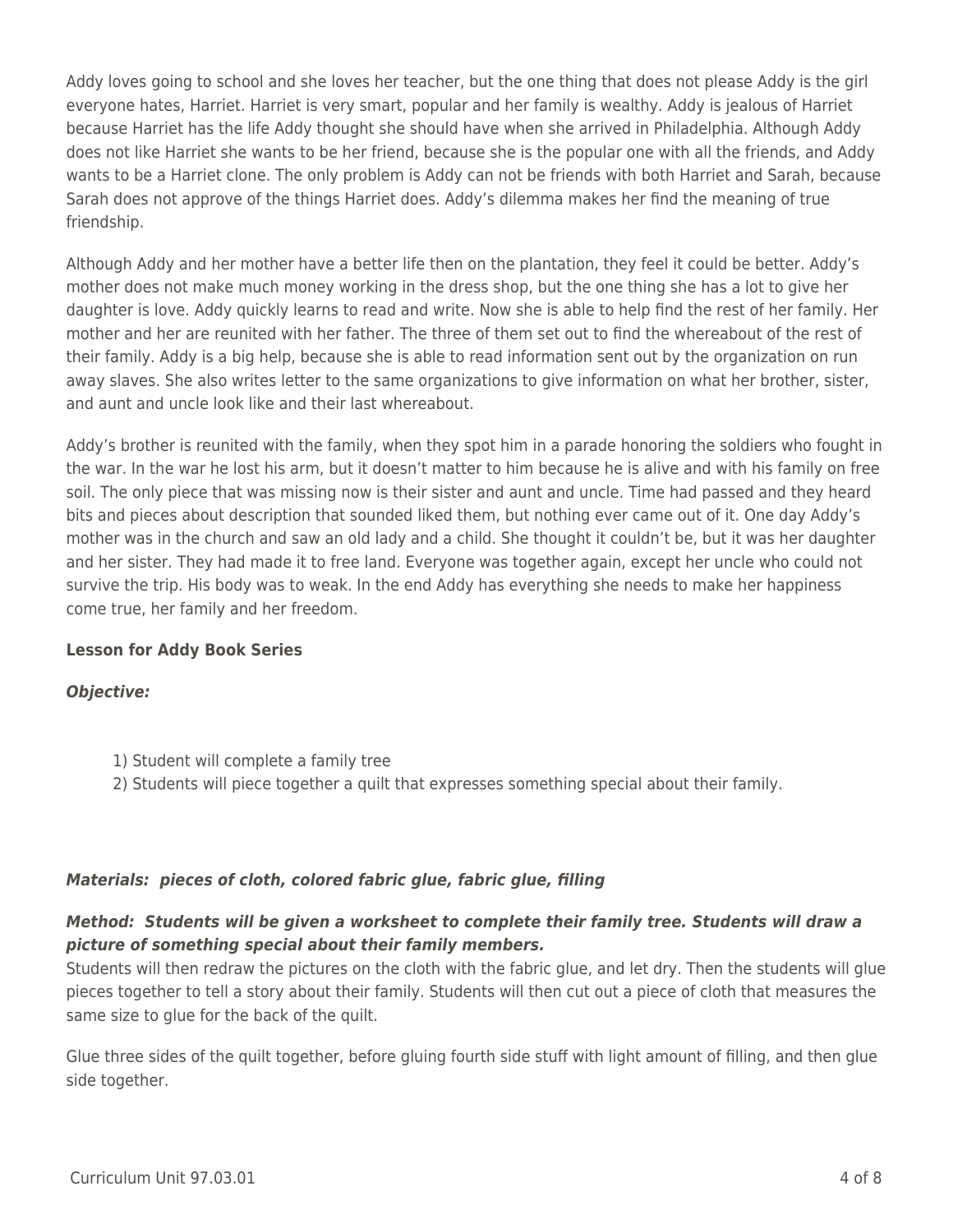# **Flyy Girl**

Growing up too fast for her own good, Tracy goes from one boy to the next, looking for, but not finding happiness. She collects designer clothes and jewelry, and get money when she wants to, but she never finds the one true feeling she is looking for—happiness. Tracy fools herself into believing she is happy, because the street smart guys who want to be with her, will tell her anything she wants to hear.

On the other hand her neighbor Raheema does not have that problem, because she has promised herself not to get caught up in the cycle of letting boys get their way with any girl they want. She has seen what it can do to people, the prime example being her sister Mercedes. Mercedes has left home at the age of sixteen, because she has been caught up in the fast lane of boys and drugs.

Tracy grows up and begins to reexamine her life after one of her short term boyfriends takes her to a drug house to take care of some business. While she is waiting for her boyfriend to come back she spots a very familiar face coming down from the stairs after turning a trick to score some drugs, it is Mercedes. Tracy can not believe her eyes, she tries not to let Mercedes see her. Mercedes spots Tracy anyway and lets her have it. When Tracy gets home that night she realizes she needs to change her life, her wants, needs, and outlook on sex or she could be the girl coming down the stairs.

Just as Tracy is settling down, her father moves back into the house. This makes her mother and little brother very happy, but Tracy is not so sure. She does not want her father to come back and start telling her what to do and start running her life. When she finds out her father is not going to try and run her life, and that he is pretty cool about her ways. She has the urge to prove to her parents she is a mature young lady. Tracy starts to hang out with older who are in college. This makes her parents feel she is trying to become mature and responsible. She starts dating college student, and her parents are very pleased she has started dating a respectable young man with a bright future. Tracy soon finds out that the childish behavior her other boyfriends found cute will not fly with her new boyfriend Carl, and he lets her knew it. Tracy and Carl break up and Tracy and Tracy starts dating Victor again. Just as she has found Victor again, he is arrested for assault and sentenced to three years in jail. Tracy is crushed, because she feels she has been robbed of the only man she has really loved.

Tracy's void is filled because she and her father have come an understanding about each other. She has entered college, and she has decided to wait for Victor to get out of jail. She can see that he has changed his outlook on life, and they both realize they were meant to be together.

## **Lesson for** *Flyy Girl*

#### *Objective:*

- 1. To have students explore different ways to handle a situation.
- 2 .To allow student to make the best decision based on information.

## *Materials: Five -six situations students will pick out of a hat or box.*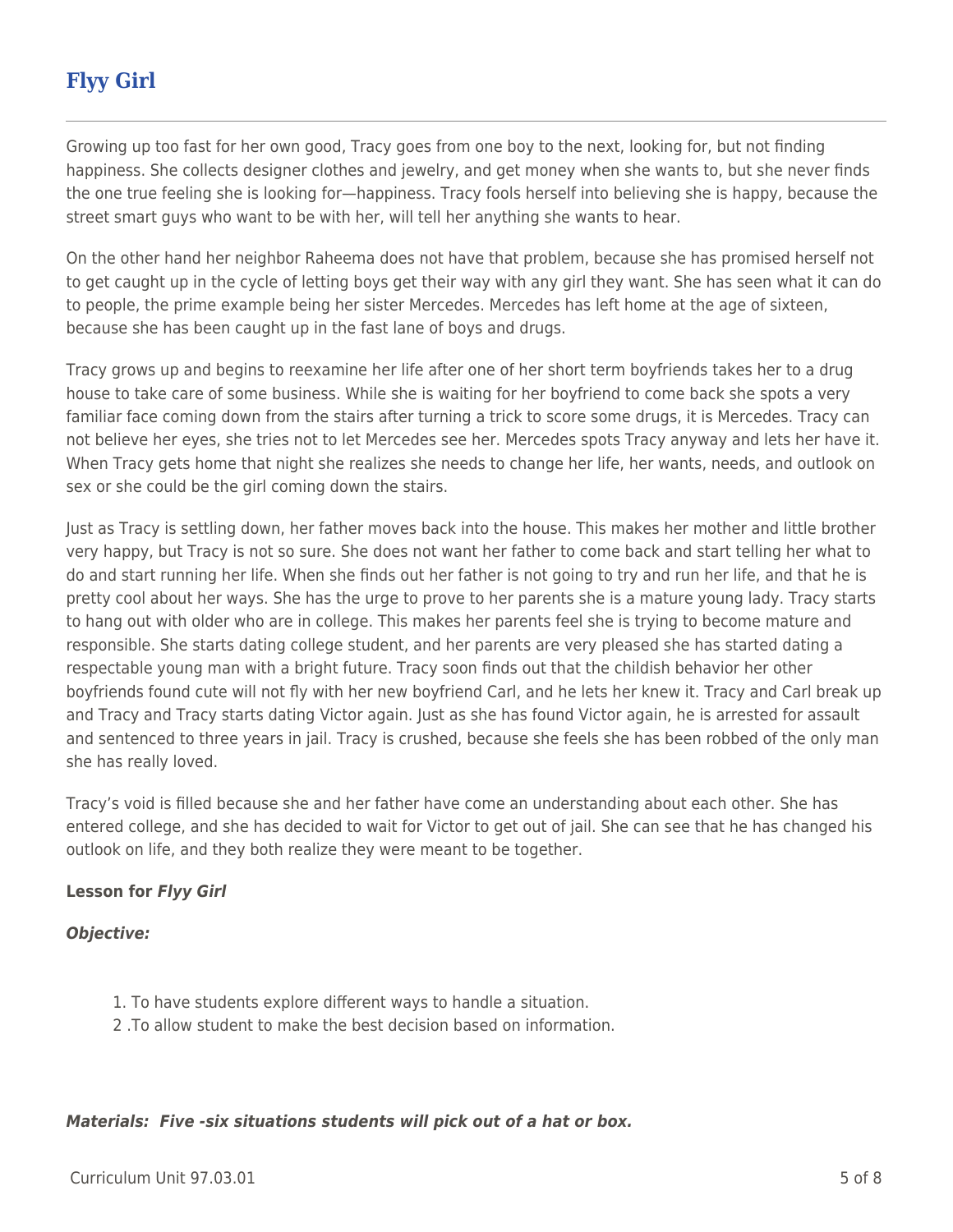*Method: Student will work in groups of three- four, the group will have to work together to come up with the best solution for the problem. They are required to research different aspects that could lead them to a positive outcome. Each member in the group will devise an individual plan, and then the group will take the individual plans and work together to compile a group answer.*

# **Waiting to Exhale**

Waiting to Exhale by Terri McMillain is a story about four very different women trying to come to peace in their very complicated lives. Savannah, Bernadine, Robin, and Gloria are searching for the perfect life to live. They have to come face to face with many obstacles in their live before they can truly be happy. They struggle to find true love and success in their careers. Each has a personality that is waiting to exhale and achieve ultimate inner peace. Their friendship has blossomed into a sisterhood. They rely on each other to help them through their tough times and give advice on what to do. They learn from each others past mistakes.

Gloria is a middle aged divorced mother of a teenage boy, who works as a hairdresser. Gloria is a very simple women who unlike her friends doesn't have to have a men in her life. Her main concern in life is her son's happiness. The sun shines again for her. A nice looking man moves across the street from her, and Gloria being the friendly neighbor welcomes him into the neighborhood. To her delight he is single. They stat to spend more time together and she is happy. Just as in any relationship their relationship hit a bump in the road and Gloria has to come to a decision on want she really wants.

Bernadine thought she had it all, a loving family, two wonderful kids, and a house on the hill. One day she found her life in pieces, her husband left her and she had no job. Bernadine had sacrificed her dream and needs to fulfill the dreams of her husband. Bernadine couldn't believe what was happening to her, what was she going to do now. Feeling betrayed and hurt she decides to get even with her husband. Bernadine decides it is time to be paid for all her years of loyalty. She decides it is time for a new Bernadine to come out. She has become fancy free, looking out only for her children and herself. Bernadine now has the power to achieve her dreams and not be tied down to someone's else dream.

Robin and Savannah are both in the same boat: they have very successful careers, but their love lives leave a lot to be desired. Robin is man crazy willing to be with any man hoping he will be the man to fill the void in her life. She knows this is not the live style she wants to lead, but she feels it is the only way to find her true love. Savannah on the other hand has two problems she has just started a new job and she has no man. Both continue their search to find their Mr. Right, but to their dismay they are not having any luck. Robin and Savannah must come to realize a man is not the answer to their happiness.

Waiting to Exhale explores the coming of age of four women who have to overcome modern day oppression and slavery before they can free. They are oppressed by a society that tells them to they are to play the roles others have set for them. They are enslaved by men who are not willing to allow them to make their own choices and who always' put them in the background. They are expected to serve their men by raising the children, and being a companion when it is convenient for the men. When these women escape they mold to the stereotype of black women being strong willed.

The women in Waiting to Exhale face similar problems black women face today. Feeling as if they have to take back seat to black men, being enslaved by men who have a destructive agenda. Just as the women in Waiting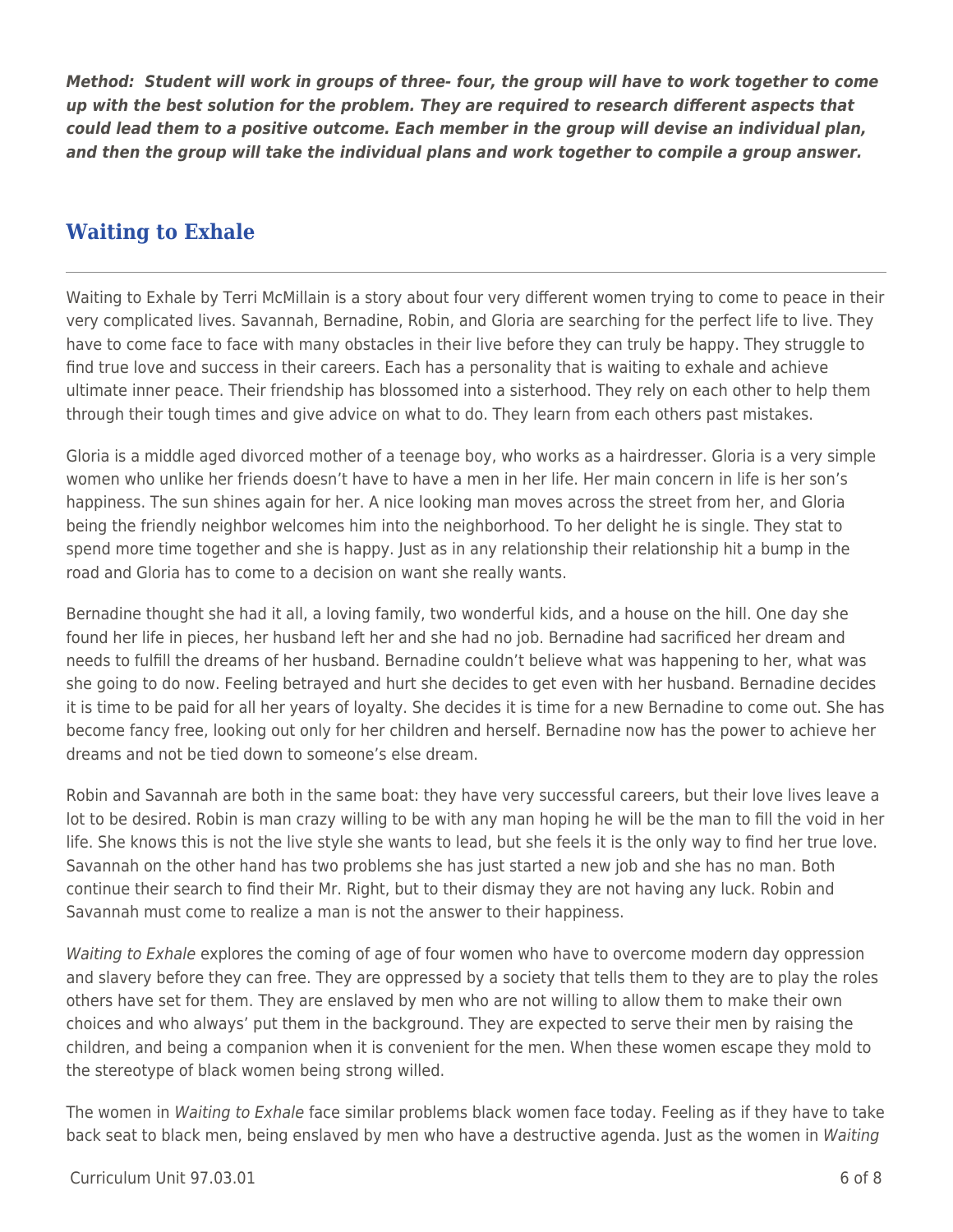to Exhale black women of today are also breaking free and focusing on themselves.

**Lesson for Waiting to Exhale**

*Objective:*

1. To have students rewrite one of the plots in the books

#### *Materials: paper, pencils, copy of book*

*Method: Students will read story and then choose the one character the liked the best. They will summarize the character plot. The students will rewrite the plot of the character they have chosen. They will rewrite the plot to change the way the character has decided to life their life. They will have to explore other options the character could take and decide which path would be the best.*

## **Student Survey of Books Read**

#### Survey of Books

*Title:* What I liked about the book:

What I did not like about the book:

Were the books chosen appropriate for grade level?:

Were the lessons difficult for grade level?:

Which book did you like the most and why?:

#### *Suggested Student Reading List:*

Divided Sisters, Midge Wilson

Growing up Black in Mississippi

Bone Black: Memories of Girlhood

Addy: An American Girl

Flyy Girl, Omar Tryee

Waiting to Exhale, Terri McMillian

The Bluest Eye, Toni Morrison

 $C$ urriculum Unit 97.03.01  $\overline{7}$  of 8